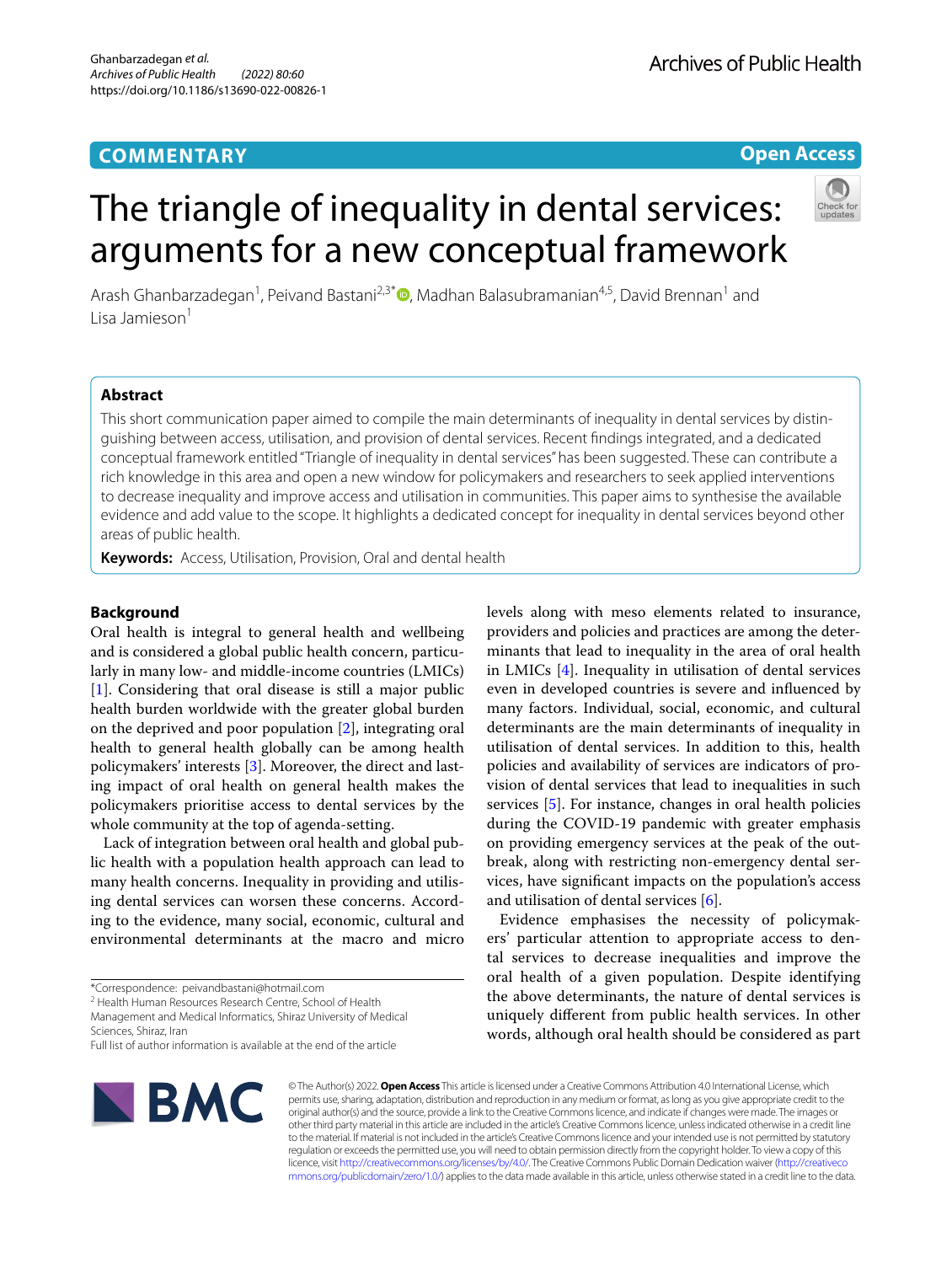of global public health, because of the diferent nature of oral health and in particular dental services, inequality in dental services can be intensifed and should be regarded as a serious concern. Therefore, it is essential that policymakers focus on a dedicated model to better understand inequality mechanisms in dental services. Some reasons can justify the necessity of such a model.

In the dental literature, access, utilisation and provision of dental services are terms often used interchangeably. However, to better address the determinants of inequality in dental services, it is essential to distinguish between these concepts. In health sciences, service utilisation is defned as the individual's preventive or curative service use; service provision deals with the process of providing services according to the available resources (human resources, physical capital and consumables) [[5](#page-2-4), [7\]](#page-2-6). Access to health services is the timely use of these services to achieve the best health outcomes both at individual and population levels [[8\]](#page-3-0).

Dental services are uniquely diferent from other public health and primary health care services. Dental services often have higher costs with limited comprehensive insurance coverage, so the out-of-pocket payments are relatively high for dental services. This creates a model of care that favours emergency dental visits. A cycle of delayed referrals, specialised needs and higher cost of

these specialised services increases the gap in utilisation and therefore leads to a worsening oral health status at the population level [\[5](#page-2-4)].

The impact of community diversities in cultural, economic, social and health literacy on the utilisation of dental services should not be under-estimated [[9\]](#page-3-1). Although this is a global issue, it should be formulated and customised according to diferent contexts, policymakers motivations, priorities and severity of the issue for any context.

A conceptual model is helpful in highlighting the principal elements and strategic points that better facilitate timely and appropriate dental service provision. Such a model should integrate diferent concepts of access, utilisation and provision of dental services. It clarifes that more appropriate provision of quality services afects higher access and broader utilisation of the services. In addition, diferent aspects of access, such as physical, geographical, cultural and fnancial aspects, along with the acceptability of the services [\[10\]](#page-3-2), lead to higher dental service utilisation, and as a result, a reduction in inequalities in dental services.

#### **Conceptual framework**

Ghanbarzadegan et al. (2021) previously introduced the *"Triangle of Inequality"* in dental services concept (Fig. [1\)](#page-1-0) [\[5](#page-2-4), [10](#page-3-2)]. As illustrated in Fig. [1](#page-1-0), provision of dental services in the top of this hierarchy infuences access

<span id="page-1-0"></span>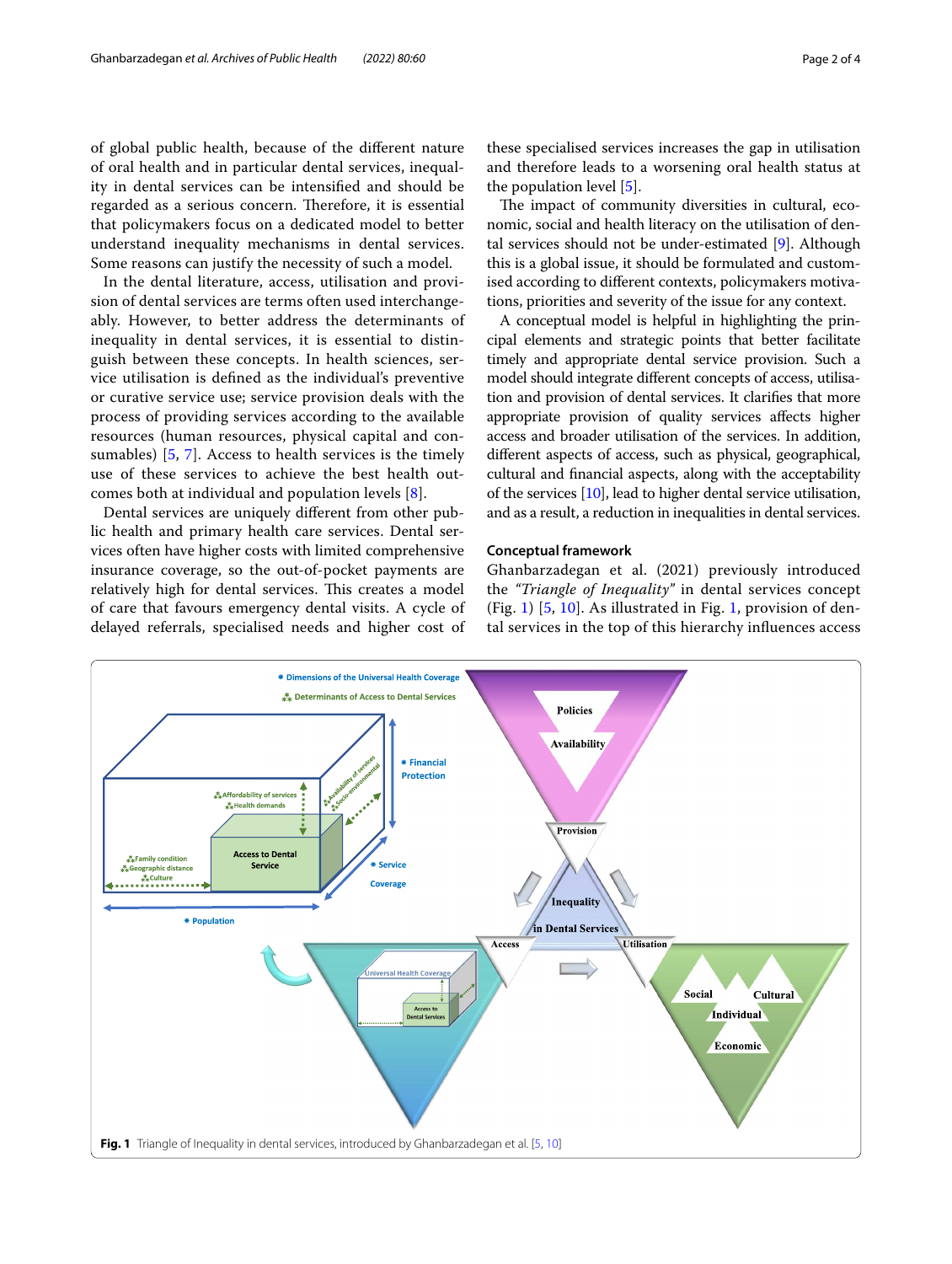and utilisation of services. In this framework, determinants of access to dental services are aligned with the Universal Health Coverage (UHC) dimensions, with the key to increasing access to dental services being to reduce the existing gap in dental services universal coverage. Each small triangle is also directed to another triangle to show how these determinants are intertwined. For example, in the framework of service provision, oral health policies infuence the availability of services and these would defne access to dental services from diferent perspectives such as availability, afordability or even geographic access. Providing need-based dental services at the afordable and acceptable prices improves the access to these services. Simultaneously, the provision of oral and dental services is afected by the availability of the services and oral and dental health policies. According to the triangle, if the services are provided and are accessible to the population, inequality will decrease only by developing service utilisation. This third item will be fulfilled considering the individual, cultural, social and economic determinants of the population.

Policymakers may move to a trade-off among these determinants according to the priorities, community's conditions, fnancial capability (e.g., GDP per capita allocated specifcally for dental health provision), basic health beneft packages and insurance coverage of dental services. Also, in the access aspect of the model, the supply chain, which indicates the dental service providers, availability of human resources and equipment, can be efective along with the demand side of the population and its demographic characteristics as well other determinants of utilisation, provision and access to services previously discussed.

## **Conclusion**

In conclusion, due to the unique nature of dental services and their diferences with other health services, the lack of clear defnitions of various dimensions of inequality in services and inappropriate and mistakenly interchangeable use of access, utilisation and provision concepts, there is a need to redefne these dimensions in dental services. The "triangle of inequality" as a conceptual model in dental services may assist in ameliorating inequalities in dental services by clarifying the concepts mentioned above and their determinants.

#### **Abbreviation**

LMIC: Low- and middle-income countries.

#### **Acknowledgements**

Not applicable.

#### **Authors' contributions**

AG and PB have designed and drafted the study, MB and DB have contributed in developing the conceptual framework and LJ has supervised the whole work. All the authors read and approved the fnal manuscript.

#### **Funding**

There was no funding.

**Availability of data and materials**

Are available from the corresponding author on reasonable request.

#### **Declarations**

**Ethics approval and consent to participate**

Not applicable.

#### **Consent for publication**

Not applicable.

#### **Competing interests**

There were no competing interests.

#### **Author details**

<sup>1</sup> Australian Research Centre for Population Oral Health (ARCPOH), Adelaide Dental School, The University of Adelaide, Adelaide, SA, Australia. <sup>2</sup>Health Human Resources Research Centre, School of Health Management and Medical Informatics, Shiraz University of Medical Sciences, Shiraz, Iran. <sup>3</sup>School of Dentistry, Faculty of Health and Behavioural Sciences, University of Queensland, Herston, Queensland, Australia. <sup>4</sup> Health Care Management, College of Business, Government and Law, Flinders University, Bedford Park, SA, Australia.<sup>5</sup> Menzies Centre for Health Policy and Economics, School of Public Health, Faculty of Medicine and Health, The University of Sydney, Sydney, NSW, Australia.

#### Received: 24 December 2021 Accepted: 8 February 2022 Published online: 18 February 2022

#### **References**

- <span id="page-2-0"></span>1. Peres MA, Macpherson LM, Weyant RJ, Daly B, Venturelli R, Mathur MR, et al. Oral diseases: a global public health challenge. Lancet. 2019;394(10194):249–60.
- <span id="page-2-1"></span>2. Petersen PE, Bourgeois D, Ogawa H, Estupinan-Day S, Ndiaye C. The global burden of oral diseases and risks to oral health. Bull World Health Organ. 2005;83:661–9.
- <span id="page-2-2"></span>3. Jin L, Lamster I, Greenspan J, Pitts N, Scully C, Warnakulasuriya S. Global burden of oral diseases: emerging concepts, management and interplay with systemic health. Oral Dis. 2016;22(7):609–19.
- <span id="page-2-3"></span>Bastani P, Mohammadpour M, Mehraliain G, Delavari S, Edirippulige S. What makes inequality in the area of dental and oral health in developing countries? A scoping review. Cost Efect Resour Allocation. 2021;19(1):1–12.
- <span id="page-2-4"></span>5. Ghanbarzadegan A, Bastani P, Luzzi L, Brennan D. Inequalities in utilization and provision of dental services: a scoping review. Syst Rev. 2021;10(1):1–11.
- <span id="page-2-5"></span>6. Jiang CM, Duangthip D, Auychai P, Chiba M, Folayan MO, Hamama HHH, et al. Changes in oral health policies and guidelines during the COVID-19 pandemic: University of British Columbia; 2021.
- <span id="page-2-6"></span>7. Carrasquillo O. Health care utilization. In: Gellman MD, Turner JR, editors. Encyclopedia of behavioral medicine. New York: Springer New York; 2013. p. 909–10.